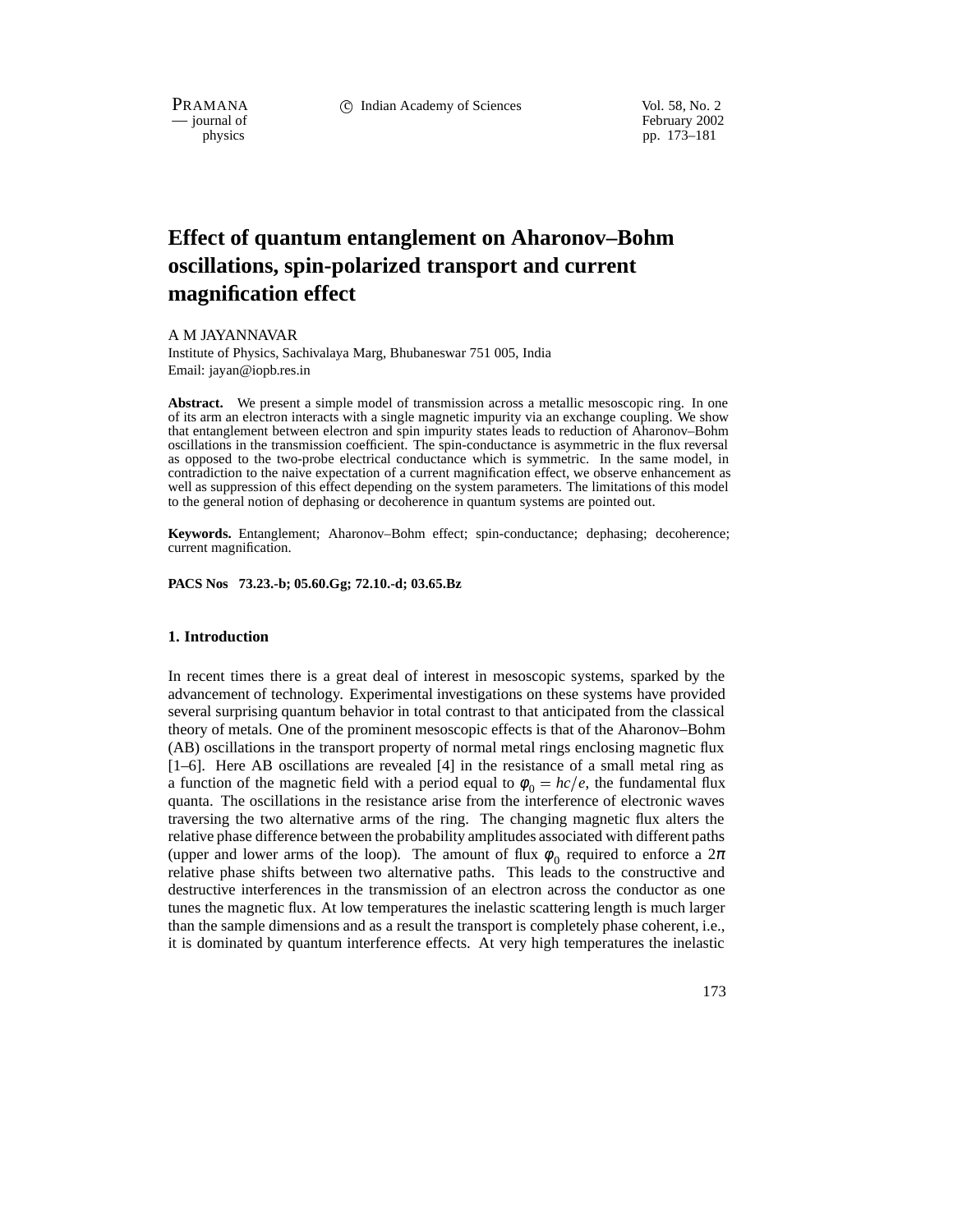## *A M Jayannavar*

scattering length is much smaller than the sample dimensions which leads to the classical behavior (loss of interference). This process is referred to as dephasing or decoherence as a result of the randomizing of the interfering particle's phase. The decoherence mechanism signals the limits beyond which the system dynamics approaches the classical behavior and arises due to the coupling of a particle to its environment. This subject of intrinsic decoherence and dephasing is being pursued actively in the area of mesoscopic physics.

In a double slit setup, interference results from the lack of knowledge of (or indistinguishability of) the electron path. Thus, a measurement of which path the electron has taken, wipes out the interference pattern. It is known that in a ring interferometer the electron affects the environment and changes its state differently in the two arms of the ring thereby affecting the interference. This amounts to a measurement of the path of the interfering particle by the environment resulting in loss of interference. Such interferometers are thus also termed as 'which-path' detectors. In an alternate picture, the environment affects the electron phase differently in the two arms, thus randomizing their relative phase difference leading to dephasing. The two views were shown to be equivalent [7]. It is well-known that the electron–environment entanglement can also lead to decoherence [8]. However, unlike other approaches, entanglement leads to decoherence even in the absence of any energy transfer [7]. Experiments have been carried out which were aimed at measuring these coherence properties and it has been observed, for instance, by placing a micro-detector near one arm of the AB interferometer which causes decoherence [9]. Thus motivated, we consider a simple model of dephasing in an Aharonov–Bohm ring with a spin-half impurity (spin-flipper) in one arm. This example also serves to illustrate the effect of multiple reflections on 'which-path' detection.

By introducing a magnetic impurity atom (to be referred to as the spin-flipper, or flipper, for short) in one arm of the ring, one can couple the spin of the electron  $(\vec{\sigma})$  to the spin of the flipper  $(\vec{S})$  via the exchange interaction [7,1]. This leads to scattering of the electron in which the spin state of the electron and the impurity is changed without any exchange of energy. Additionally, this scattering leads to the entanglement-induced reduction of the interference pattern [8]. Let the electron be incident from the left reservoir with its spin pointing 'up' (see figure 1). The spin of the electron passing through the upper arm may or may not be flipped by the flipper. In the case where the spin is unflipped, one would expect the usual AB oscillations of the transmission due to interference of the partial waves passing through the upper and the lower branches of the ring. However, in the case where the spin is flipped, one would think, guided by naive intuition, that a path detection has taken place and hence one would be led to conclude that the interference pattern for the spin-down component would be wiped out. This is true provided we consider only two forward propagating partial waves. However, there are infinitely many partial waves in this geometry which should be superposed to get the total transmission. These arise due to multiple reflections from the junctions and the impurity site. Consider, for example, an incident spin-up particle moving in the upper arm which is flipped at the impurity site and gets reflected to finally traverse the lower arm before being transmitted. Naturally, this partial wave will interfere with the spin-flipped component transmitted along the upper arm. This results in non-zero transmission for the spin-flipped electron. Thus taking into account the multiple reflections (more than just two partial waves) the presence of the magnetic impurity does not lead to 'which-path' information. However, we show that the presence of magnetic impurity does lead to the reduction of AB oscillations.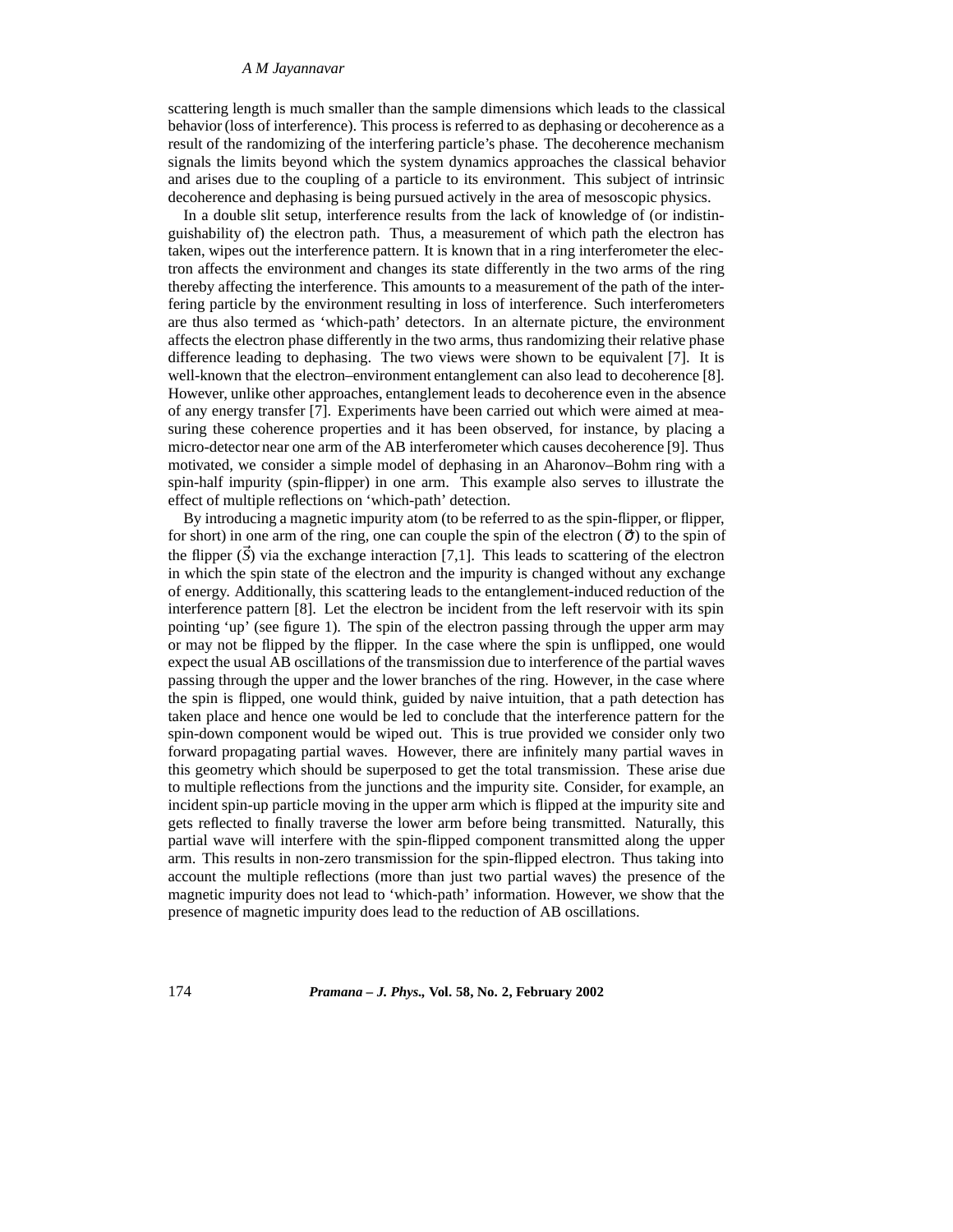*Effect of quantum entanglement*



**Figure 1.** Mesoscopic ring with Aharonov–Bohm flux  $\phi$  threading through the center of the ring and a magnetic impurity in one arm of the ring.

Within the same model we also study spin-polarized transport [10]. We have discussed the symmetry properties of reflection and transmission coefficients of different spin channels in the presence of a magnetic flux. In particular, the spin-conductance which is related to the spin-polarized transmission coefficient is shown to be asymmetric in flux reversal. We also study the current magnification effect [11–13]. In the case of a mesoscopic loop with unequal arms connected to two electron reservoirs at chemical potentials  $\mu_1$  and  $\mu_2$ via ideal leads, currents  $I_1$  and  $I_2$  flow in the lower and upper arm respectively of the loop such that the total current  $I = I_1 + I_2$  is conserved in accordance with Kirchoff's law. In general these two currents differ in magnitude and are individually smaller than the total current *I*. However, in a certain range of Fermi energies the current  $I_1$  or  $I_2$  may become larger than the total current *I*. The property that current in one of the arms is larger than the transport current is referred to as current magnification effect. To conserve the total current at the junctions, the current in the other arm becomes negative, i.e., flows against the applied external field. In such a situation one can interpret that the negative current flowing in one arm continues to flow as a circulating current in the loop. The magnitude of the negative current in one of the arms flowing against the direction of the applied current is taken to be that of the circulating current. When the negative current flows in the upper arm the direction of circulating current is taken to be anticlockwise (or negative) and when it flows in the lower arm the direction of circulating current is taken to be clockwise (or positive). The circulating current here arises in the absence of the magnetic field. Like AB effect, this effect too is purely quantum mechanical in origin. Even though quantum entanglement dephases AB oscillations, we find that contrary to the naive expectation of a reduction of current magnification, it leads to enhancement as well as suppression of the effect. This fact points out the limitations of a model based on the interaction-induced entanglement of quantum states to the general understanding of dephasing in quantum systems.

### **2. Theoretical treatment**

We study the problem using the quantum waveguide theory approach [6,11,12,14] and the spin degree of freedom of the electron is dealt with in ref. [15]. We consider an impurity consisting of a flipper capable of existing in *M* different discrete internal spin states and located at a particular position on the upper arm of the ring (see figure 1). The spin  $\vec{\sigma}$ 

*Pramana – J. Phys.,* **Vol. 58, No. 2, February 2002** 175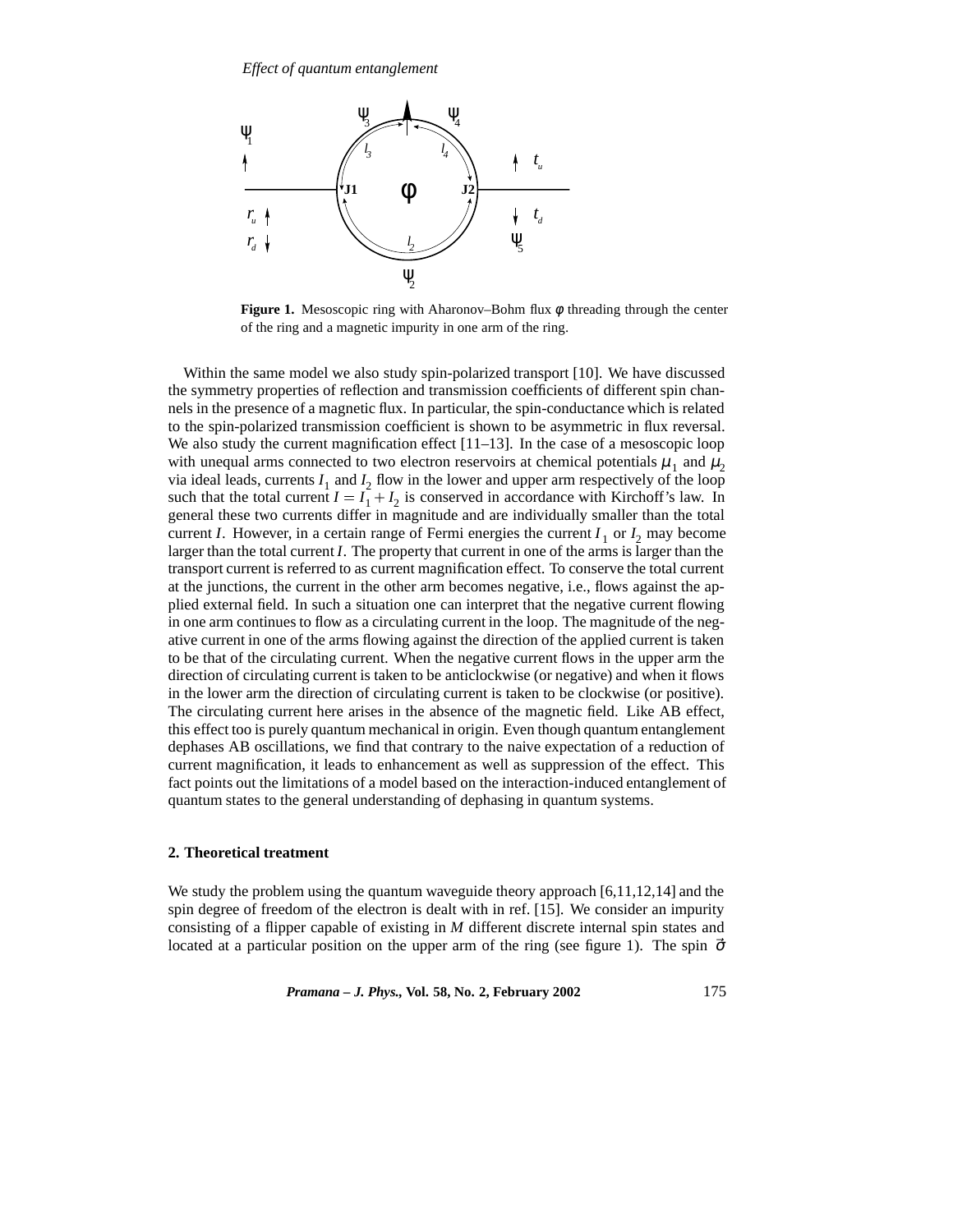# *A M Jayannavar*

of the electron couples to the flipper spin *S* via an exchange interaction  $-J\vec{\sigma} \cdot S\delta(x-l_3)$ . The magnetic flux threading the ring is denoted by  $\phi$  and is related to the vector potential  $A = \phi/L$ , *L* being the ring circumference [14]. During the passage of the electron through the ring, the total spin angular momentum and its *z*-component remain conserved. We consider the incident electron to be spin-polarized in the up-direction.

Let  $l_2$  be the length of the lower arm of the ring and the impurity atom be placed at a distance  $l_3$  from the junction J1,  $l_4$  being the remaining segment length of the upper arm. The various segments of the ring and its leads are labeled as shown in figure 1 and the wave functions in these segments carry the corresponding subscripts. The wave functions in the five segments for a left-incident spin-up electron can be written as follows [6,14,15]:

$$
\Psi_{1} = (e^{ikx} + r_{u}e^{-ikx})\chi_{m}\alpha + r_{d}e^{-ikx}\chi_{m+1}\beta,
$$
  
\n
$$
\Psi_{2} = (A_{u}e^{ik_{1}x} + B_{u}e^{-ik_{2}x})\chi_{m}\alpha + (A_{d}e^{ik_{1}x} + B_{d}e^{-ik_{2}x})\chi_{m+1}\beta,
$$
  
\n
$$
\Psi_{3} = (C_{u}e^{ik_{1}x} + D_{u}e^{-ik_{2}x})\chi_{m}\alpha + (C_{d}e^{ik_{1}x} + D_{d}e^{-ik_{2}x})\chi_{m+1}\beta,
$$
  
\n
$$
\Psi_{4} = (E_{u}e^{ik_{1}x} + F_{u}e^{-ik_{2}x})\chi_{m}\alpha + (E_{d}e^{ik_{1}x} + F_{d}e^{-ik_{2}x})\chi_{m+1}\beta,
$$
  
\n
$$
\Psi_{5} = t_{u}e^{ikx}\chi_{m}\alpha + t_{d}e^{ikx}\chi_{m+1}\beta,
$$
\n(1)

where  $k_1 = k + (e\phi/\hbar cL)$ ,  $k_2 = k - (e\phi/\hbar cL)$ , *k* is the wave vector of incident electron. The wave function in eq. (1) is a correlated function (entangled state) of the electron and the impurity spin which takes into account the exchange interaction conserves the*z*-component of the total spin [15]. The subscripts *u* and *d* represent 'up' and 'down' spin states of the electron with the corresponding spinors  $\alpha$  and  $\beta$  respectively (i.e.,  $\sigma_z \alpha = \frac{1}{2}\alpha$ ,  $\sigma_z \beta = -\frac{1}{2}\beta$ ) and  $\chi_m$  denotes the wave function of the impurity [15] with  $S_z = m$  (i.e.,  $S_z \chi_m = m \chi_m$ ). The reflected (transmitted) waves have amplitudes  $r_u(t_u)$  and  $r_d(t_d)$  corresponding to the 'up' and 'down' spin components respectively.

Equations (1) along with the boundary conditions (continuity and the current conservation at junctions J1 and J2) were solved to obtain the amplitudes  $t_u$ ,  $t_d$ ,  $r_u$  and  $r_d$ . Since the analytic expressions are very lengthy, we confine ourselves to graphical interpretation of the results. We have taken the flipper to be a spin-half object  $(M = 2)$  situated in the upper arm. Now, depending upon the initial state of the flipper we have a possibility of either spin-flip scattering  $(\sigma_z = \frac{1}{2}, S_z = -\frac{1}{2})$  or no-spin-flip scattering  $(\sigma_z = \frac{1}{2}, S_z = \frac{1}{2})$ , as demanded by the conservation of the total spin and its *z*-component. In the case of nospin-flip scattering ( $\sigma_z = \frac{1}{2}$ ,  $S_z = \frac{1}{2}$ ) the problem at hand reduces to that of simple potential scattering from the impurity. We have set  $\hbar = 2m = 1$  and throughout the value of interaction strength  $G = 2mJ/\hbar^2$  is given in dimensionless units. The parameters used for the analysis are mentioned in the figure captions.

## **3. Results and discussion**

To begin with, we first state the observed symmetry properties of the transport coefficients in the spin-flip scattering case where the electron spin is opposite to the flipper spin. It is worth noting that due to the presence of spin degree of freedom the problem in hand although one-dimensional becomes a multi-channel problem. The spin-up reflection coefficient  $R_u = |r_u|^2$ , spin-down reflection coefficient  $R_d = |r_d|^2$  and the total reflection coefficient  $R = R_u + R_d$  as a function of the magnetic flux exhibit the AB oscillations with flux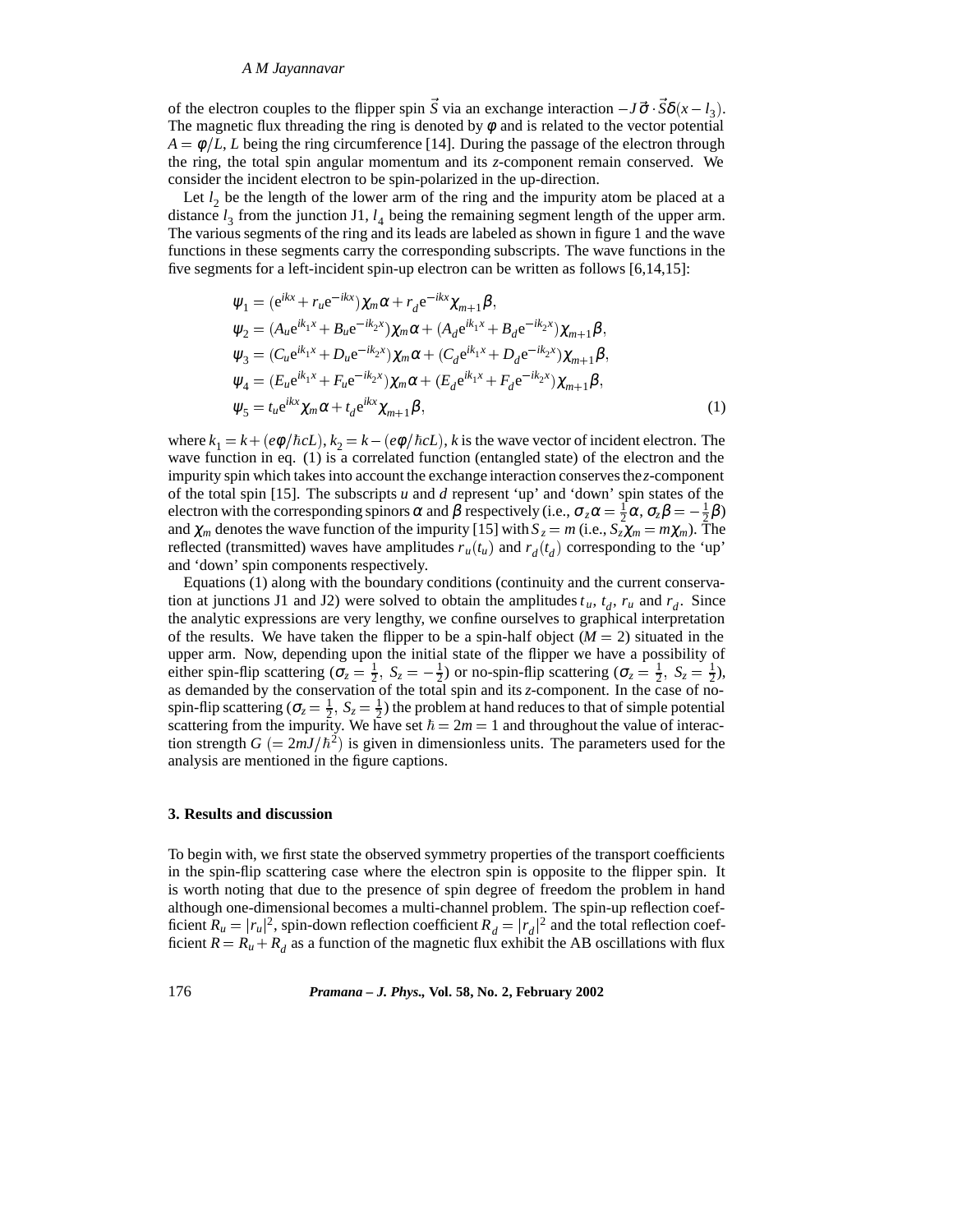periodicity [4] of  $2\pi\phi_0$ . All three reflection coefficients are symmetric in the flux reversal as expected on general grounds [16].

The spin-up transmission coefficient  $T_u = |t_u|^2$  and the spin-down transmission coefficient  $T_d = |t_d|^2$  which exhibit AB oscillations are asymmetric under flux reversal. The total transmission coefficient  $T = T_u + T_d$  (related to the two-terminal electrical conductance), however, is symmetric in flux reversal. The transmission coefficient at flux  $\phi$  for the case when the incident particle is spin-up and the impurity is spin-down is equal to the transmission coefficient for the case when incident particle is spin-down and impurity is spin-up but the flux direction is reversed. For the spin-polarized transport the total polarization  $T_u - T_d$  is related to the spin-conductance [17]. The above symmetry properties imply that the spin-conductance is asymmetric under the flux reversal. This can be easily noted from figure 2 where we have plotted the variation of spin polarization  $\chi = (T_u - T_d)/T$  as a function of the magnetic flux  $\phi$ . This spin polarization can be experimentally measured by using the well-known spin-valve (magnetic valve or filter) effect [10]. It should be noted that at zero temperature the total electrical and spin conductances are to be calculated by summing up with equal weightage the total transmission coefficients for all the four cases, i.e.,  $\sigma_z = \pm \frac{1}{2}$  and  $S_z = \pm \frac{1}{2}$ .

As discussed in the introduction, due to multiple reflections the presence of a spinflipper in one arm does not lead to 'which-path' information. This would have implied the complete blocking of spin-down transmission. In contrast, we clearly observe the AB oscillations for the case of  $T<sub>d</sub>$  originating from multiple reflections. We now address the question of partial loss of interference due to the spin-flipper. In figure 3 we have plotted the total transmission coefficient  $T = T_u + T_d$  for the spin-flip scattering (SFS) case, and  $T = T_u$  ( $T_d = 0$ ) for the no-spin-flip scattering (NSFS) case for different parameters as indicated in figures 3a–d. As expected *T* exhibits AB oscillations which are periodic in flux with a period  $2\pi\phi_0$  and they are symmetric under flux reversal. It is interesting



**Figure 2.** Spin polarization ( $\chi$ ) as a function of the flux  $\phi$  for interaction strength *G* = 10.0. The lengths are  $l_2/L = 0.5$ ,  $l_3/L = l_4/L = 0.25$  and  $kL = 1.0$ .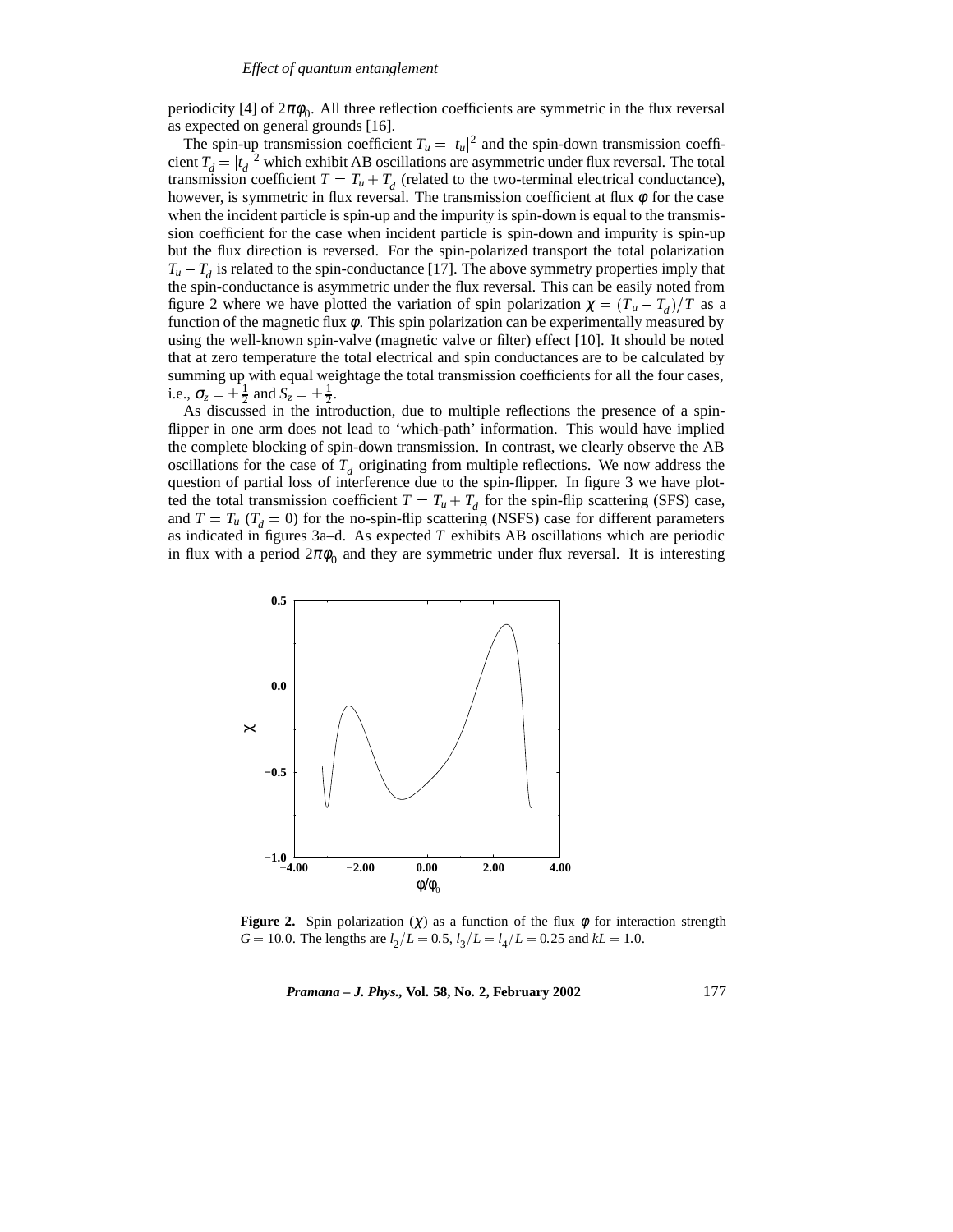

**Figure 3.** Amplitude of AB oscillations or interference fringe visibility for the two cases of SFS and NSFS for different strengths of the exchange interaction. In all four cases  $l_2/L = 0.5$ ,  $l_3/L = l_4/L = 0.25$  and  $kL = 1.0$ . The values of coupling strength *G* are (a)  $G = 1.0$ , (b)  $G = 5.0$ , (c)  $G = 10.0$  and (d)  $G = 15.0$ .

to note, however, that the interference fringe visibility (or the magnitude of amplitude of AB oscillations) for the SFS case is always smaller than that for the case of NSFS. This clearly indicates partial decoherence.

To quantify the decoherence, we calculate the amplitude of AB oscillations by taking the difference between the maximum and the minimum of the total transmission coefficient as a function of flux  $\phi$  over one period of the oscillation. A plot of the variation of the amplitude of oscillation of the total transmission *T* with the interaction strength *G* for the two cases, no-spin-flip scattering (NSFS:  $S = \frac{1}{2} m = \frac{1}{2}$ ) and spin-flip scattering (SFS:  $S = \frac{1}{2} m = -\frac{1}{2}$ , is shown in figure 4. The signature of loss of interference is that the amplitude of AB oscillation of the transmission coefficient for the spin-flip case is always smaller than that for the no-spin-flip case for all non-zero values of coupling strength *G*. In other words, the reduction in the amplitude of AB oscillations is stronger for the spinflip scattering case. We have verified the above observation for other parameters in the problem. Thus the presence of spin-flipper reduces the AB oscillations. This substantiates our claim of decoherence due to entanglement.

We will now turn our attention to current magnification and associated effect of circulating currents as defined in the earlier works [11,12]. Figure 5 shows the plot of circulating current density  $(I_c)$  versus kL for the two separate cases of spin-flip scattering and no-spinflip scattering. When the impurity spin is 'up' the interaction does not allow spin-flip for a spin-up incident electron and the impurity acts as a static potential scatterer. On the other hand, when the impurity spin is 'down' a spin-flip scattering takes place. We compare the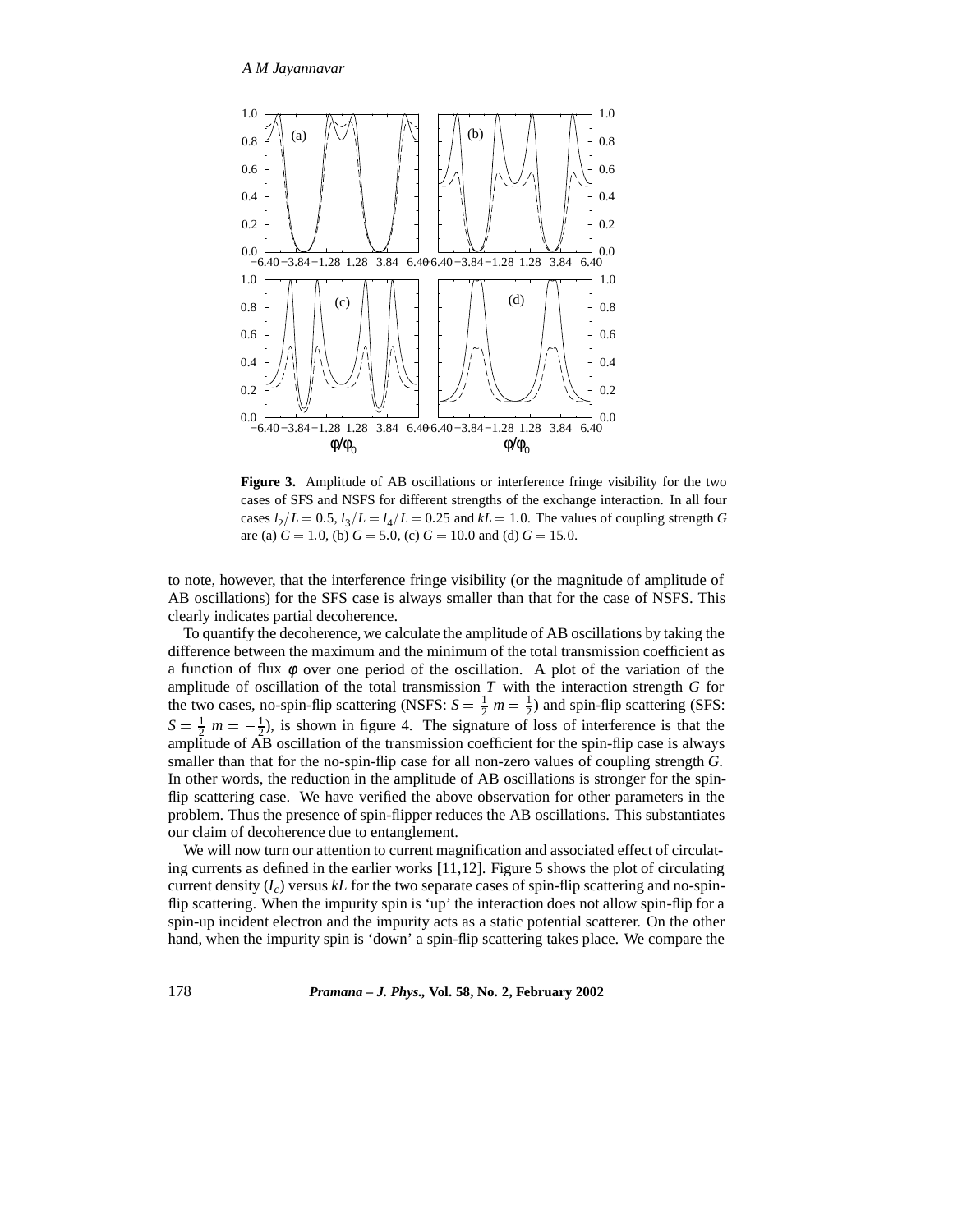



**Figure 4.** Variation of amplitude of AB oscillations with increasing strength *G* of spin-flipper for the case of asymmetrically placed flipper.  $l_3/L = 0.15$ ,  $l_4/L = 0.35$  and  $kL = 1.0$ .

**Figure 5.** Plot of the circulating current density *I<sub>c</sub>* versus *kL*.  $G = 4.0$  and  $l_2/L = 0.6, l_3/L =$  $l_4/L = 0.2$  for both cases. The solid line is for the no-spin-flip case while the dashed line is for the spin-flip case. This figure shows that the spin-flip process inhibits current magnification.

circulating current densities for these two cases in order to see the role of entanglement induced by the spin-flipper. The solid curve is for the no-spin-flip case while the dashed one is for the spin-flip case. The impurity strength (*G*) for both the cases is 4:0. In both the cases we take  $l_2/L = 0.6$  and  $l_3/L = l_4/L = 0.2$ . The figure shows that, the circulating current for spin-flip case is significantly less than that of the no-spin-flip case in the range  $12 < kL < 16$ . Thus one is led to believe that the flipper acting as a dephasor suppresses the quantum phenomena of current magnification.

However, this naive expectation turns out to be incorrect. This is substantiated in figure 6 which shows circulating current densities for the spin-flip and no-spin-flip cases in the range 16 <sup>&</sup>lt; *kL* <sup>&</sup>lt; 19 for the same lengths as mentioned above. From this figure we see that in this range of Fermi energies the amplitude of the circulating current is actually enhanced in spite of the spin-flip scattering.

Thus the flipper can not only suppress the current magnification effect but *can also* enhance it in some other range of Fermi energies. So far we have discussed how the flipper affects current magnification effect. The flipper also induces some new features. In figure 7 we have plotted circulating current density  $(I_c)$  versus  $kL$  for  $l_3/L = l_4/L = 0.25$  and  $l_2/L =$ 0.5 in the range  $5.6 < kL < 6.6$  which shows an additional peak in the circulating current density arising at a point corresponding to a minimum of spin-up transmission (which is the same as the maximum of the spin-down transmission). This is indicative of the spinflip process. This effect is unique for the flipper having no counterpart in case of a simple impurity, i.e., in this region  $(5.6 < kL < 6.2)$  no-flip scattering case does not show any circulating current. This can be ascribed to the additional phase shifts caused by spin-flip scattering along with multiple reflections. In the range  $6.2 < kL < 6.6$  spin-flip scattering suppresses the current magnification.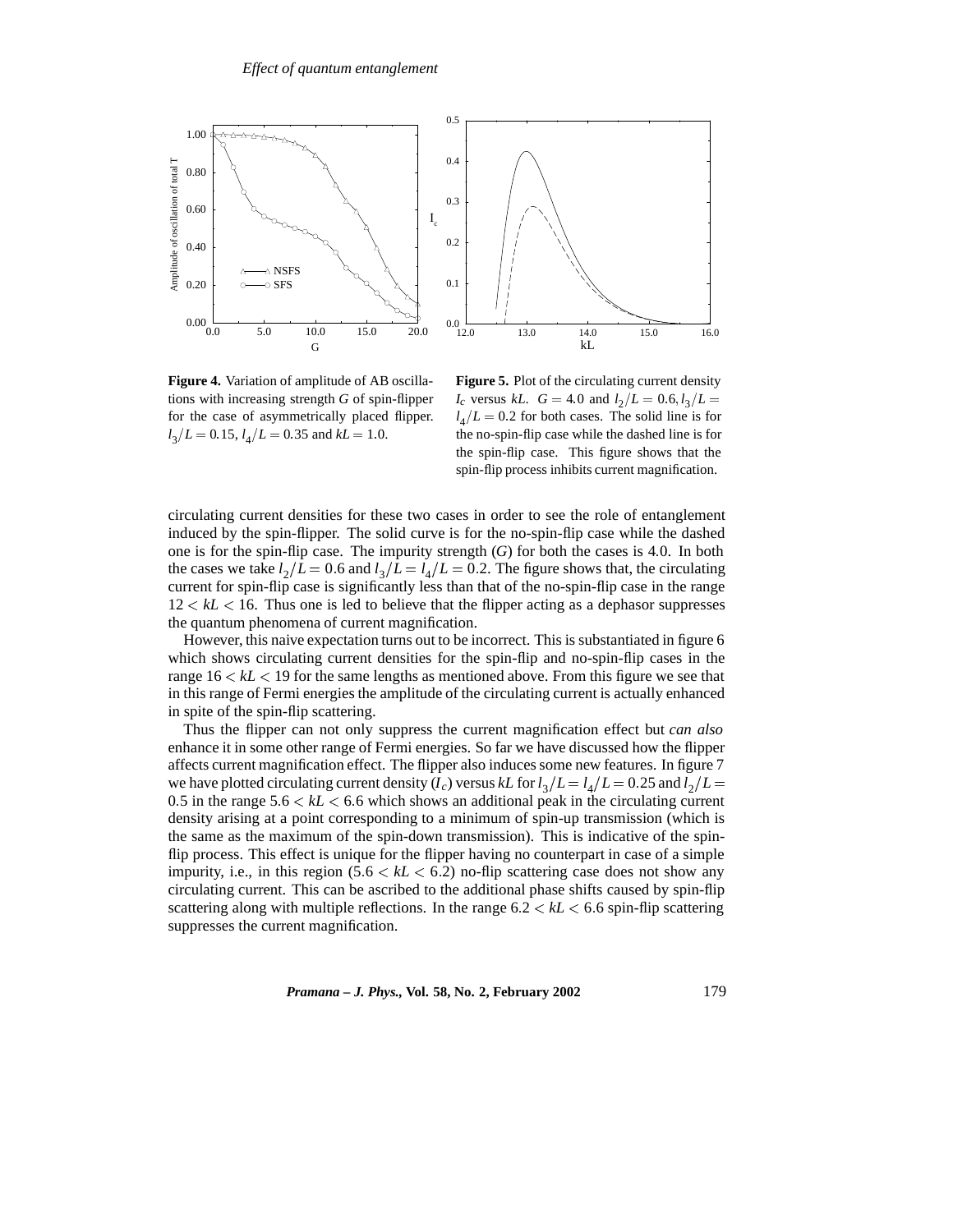## *A M Jayannavar*

Further, we see another interesting feature, namely the phenomenon of current reversal. This is depicted in figure 8 where we plot the circulating current density  $(I_c)$  versus  $kL$  for  $l_3/L = l_4/L = 0.3125$  and  $l_2/L = 0.375$  in the wave vector range  $10 < kL < 15$  in which we see that the spin-flip circulating current reverses its direction as compared to the no-spinflip case, i.e., an anti-clockwise circulating current for the no-spin-flip case is converted into a clockwise one in the spin-flip case.



**Figure 6.** Plot of the circulating current density *I<sub>c</sub>* versus *kL*.  $G = 4.0$  and  $l_2/L = 0.6, l_3/L =$  $l_4/L = 0.2$  for both cases. The solid line is for the no-spin-flip case while the dashed line is for the spin-flip case. This figure in contrast to figure 2 shows that the spin-flip process enhances current magnification.

 $I_c$  versus *kL*.  $G = 4.0$  and  $l_2/L = 0.5, l_3/L =$ **Figure 7.** Plot of the circulating current density  $l_4/L = 0.25$  for both cases. The solid line is for the no-spin-flip case while the dashed line is for the spin-flip case. The dash-dotted line is for  $2T_d$  while the dotted line is for  $2T_u$  wherein  $T_u = |t_u|^2$  and  $T_d = |t_d|^2$ .



**Figure 8.** Plot of the circulating current density  $I_c$  versus *kL*.  $G = 4.0$  and  $I_2/L =$  $0.375, l_3/L = l_4/L = 0.3125$  for both cases. The solid line is for the no-spin-flip case while the dashed line is for the spin-flip case.